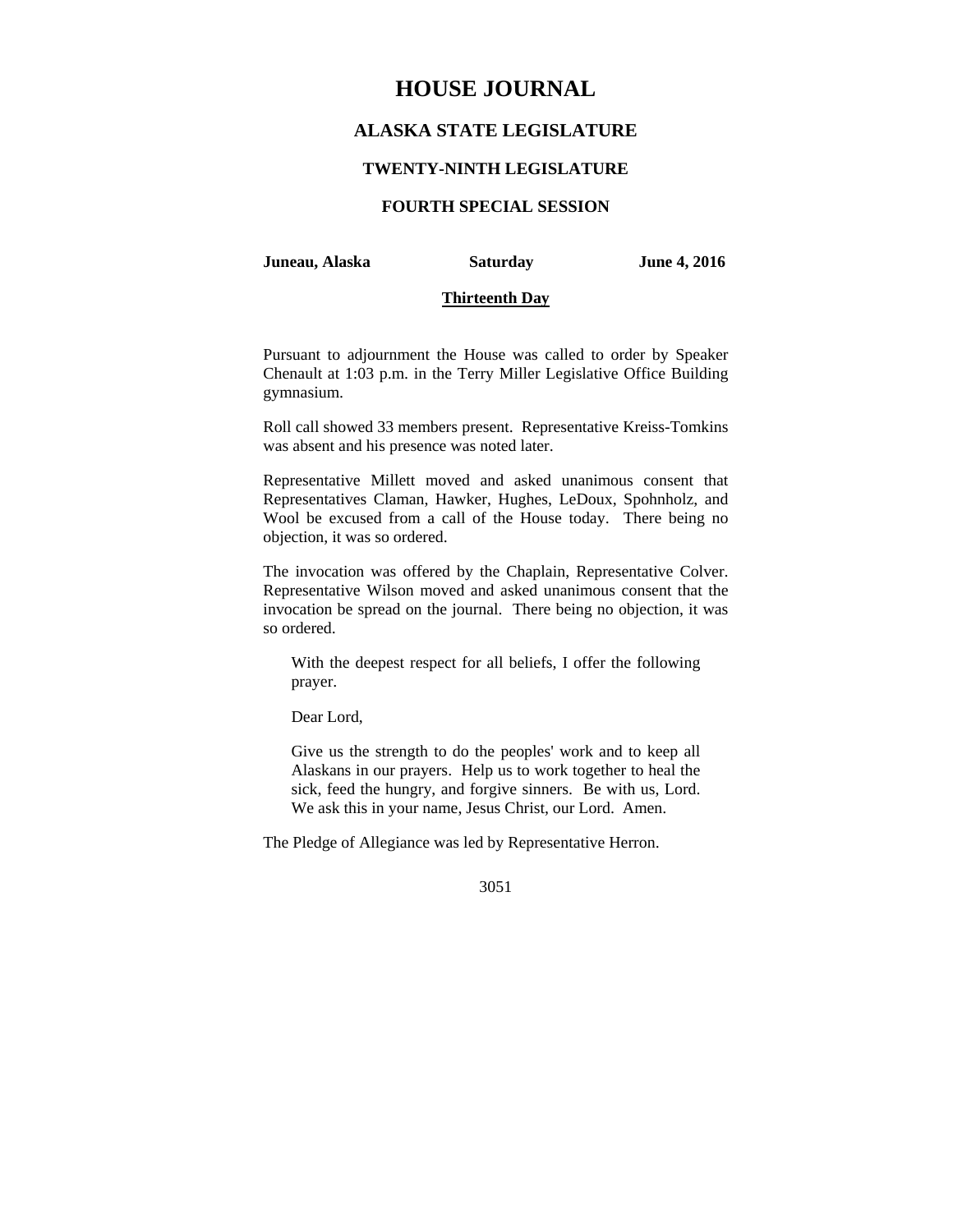### **CERTIFICATION OF THE JOURNAL**

Representative Millett moved and asked unanimous consent that the journal for the 12th legislative day of the fourth special session be approved as certified by the Chief Clerk. There being no objection, it was so ordered.

### **CONSIDERATION OF THE DAILY CALENDAR**

### **LEGISLATIVE CITATIONS**

Representative Millett moved and asked unanimous consent that the House approve the citations on the calendar. There being no objection, the following citations were approved and sent to enrolling:

#### Honoring - William Brophy

By Representatives Kawasaki, Chenault, Claman, Colver, Drummond, Edgmon, Foster, Gara, Gattis, Guttenberg, Hawker, Herron, Hughes, Johnson, Josephson, Keller, Kito, Kreiss-Tomkins, LeDoux, Lynn, Millett, Munoz, Nageak, Neuman, Olson, Ortiz, Pruitt, Reinbold, Saddler, Seaton, Spohnholz, Stutes, Talerico, Tarr, Thompson, Tilton, Tuck, Vazquez, Wilson, Wool; Senator Kelly

#### Honoring - Southeast Island School District

By Representatives Kreiss-Tomkins, Chenault, Claman, Colver, Drummond, Edgmon, Foster, Gara, Gattis, Guttenberg, Hawker, Herron, Hughes, Johnson, Josephson, Kawasaki, Keller, Kito, LeDoux, Lynn, Millett, Munoz, Nageak, Neuman, Olson, Ortiz, Pruitt, Reinbold, Saddler, Seaton, Spohnholz, Stutes, Talerico, Tarr, Thompson, Tilton, Tuck, Vazquez, Wilson, Wool

#### In Memoriam - Nancy H. Mendenhall

By Representatives Kawasaki, Chenault, Claman, Colver, Drummond, Edgmon, Foster, Gara, Gattis, Guttenberg, Hawker, Herron, Hughes, Johnson, Josephson, Keller, Kito, Kreiss-Tomkins, LeDoux, Lynn, Millett, Munoz, Nageak, Neuman, Olson, Ortiz, Pruitt, Reinbold, Saddler, Seaton, Spohnholz, Stutes, Talerico, Tarr, Thompson, Tilton, Tuck, Vazquez, Wilson, Wool; Senator Kelly

\*\*The presence of Representative Kreiss-Tomkins was noted.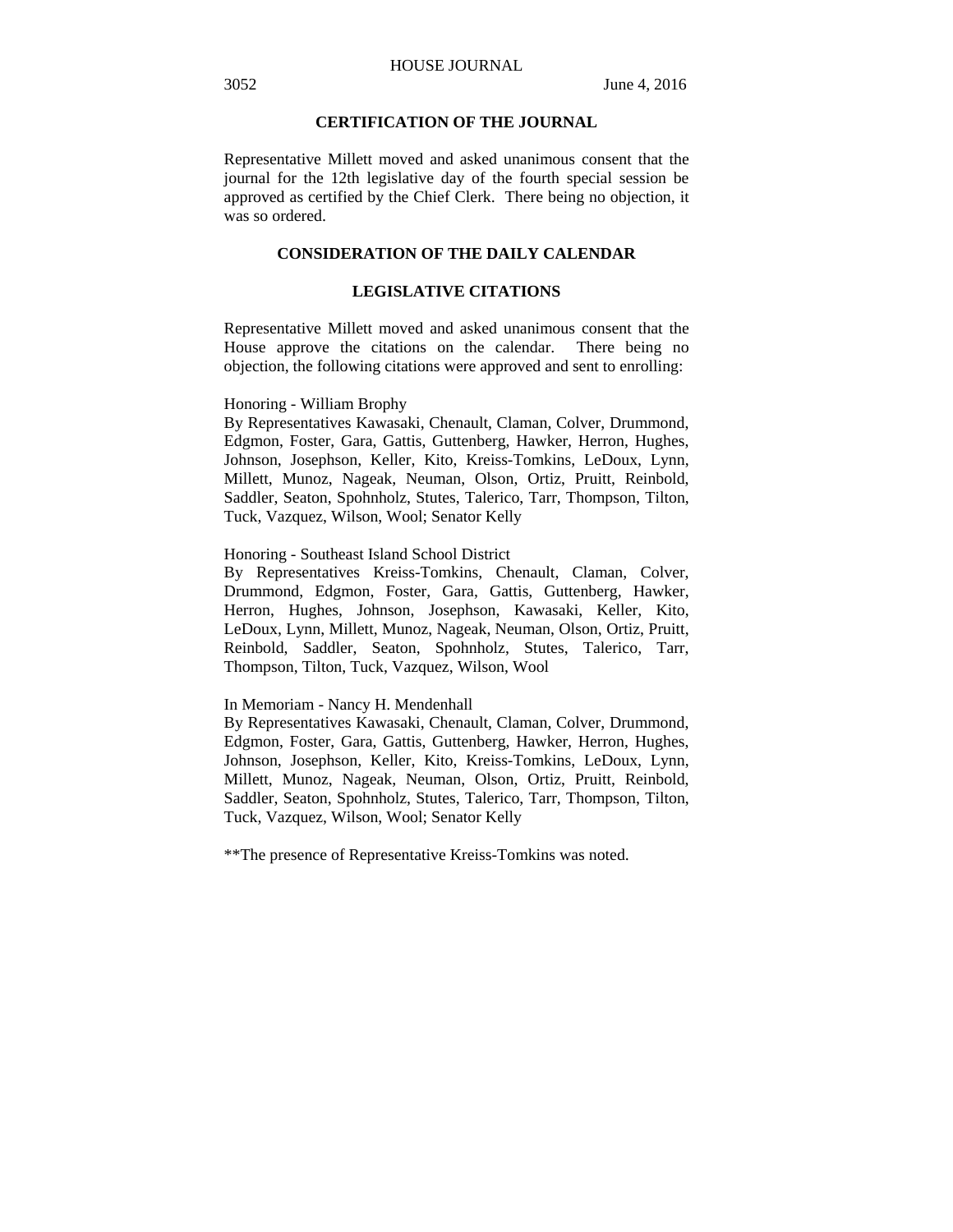### **CONCUR IN SENATE AMENDMENTS**

#### **HB 374**

Representative Millett moved and asked unanimous consent that the House consider the Senate message (page 3039) on the following:

#### CS FOR HOUSE BILL NO. 374(FIN)

"An Act relating to coverage under a state plan provided by the Comprehensive Health Insurance Association; establishing the Alaska comprehensive health insurance fund; relating to a reinsurance program; relating to the definition of 'residents who are high risks'; relating to an application for a waiver for state innovation for health care insurance; and providing for an effective date."

and

### SENATE CS FOR CS FOR HOUSE BILL NO. 374(FIN) (same title)

There being no objection, it was so ordered.

Representative Millett moved that the House concur in the Senate amendment to CSHB 374(FIN), thus adopting SCS CSHB 374(FIN), and recommended that the members vote yes.

The question being: "Shall the House concur in the Senate amendment to CSHB 374(FIN)?" The roll was taken with the following result:

### SCS CSHB 374(FIN) **Concur**

#### **YEAS: 24 NAYS: 10 EXCUSED: 6 ABSENT: 0**

Yeas: Pruitt, Reinbold, Saddler, Seaton, Stutes, Talerico, Thompson, Tilton, Vazquez, Wilson, Colver, Edgmon, Foster, Gattis, Herron, Johnson, Keller, Lynn, Millett, Munoz, Nageak, Neuman, Olson, Chenault

Nays: Tarr, Tuck, Drummond, Gara, Guttenberg, Josephson, Kawasaki, Kito, Kreiss-Tomkins, Ortiz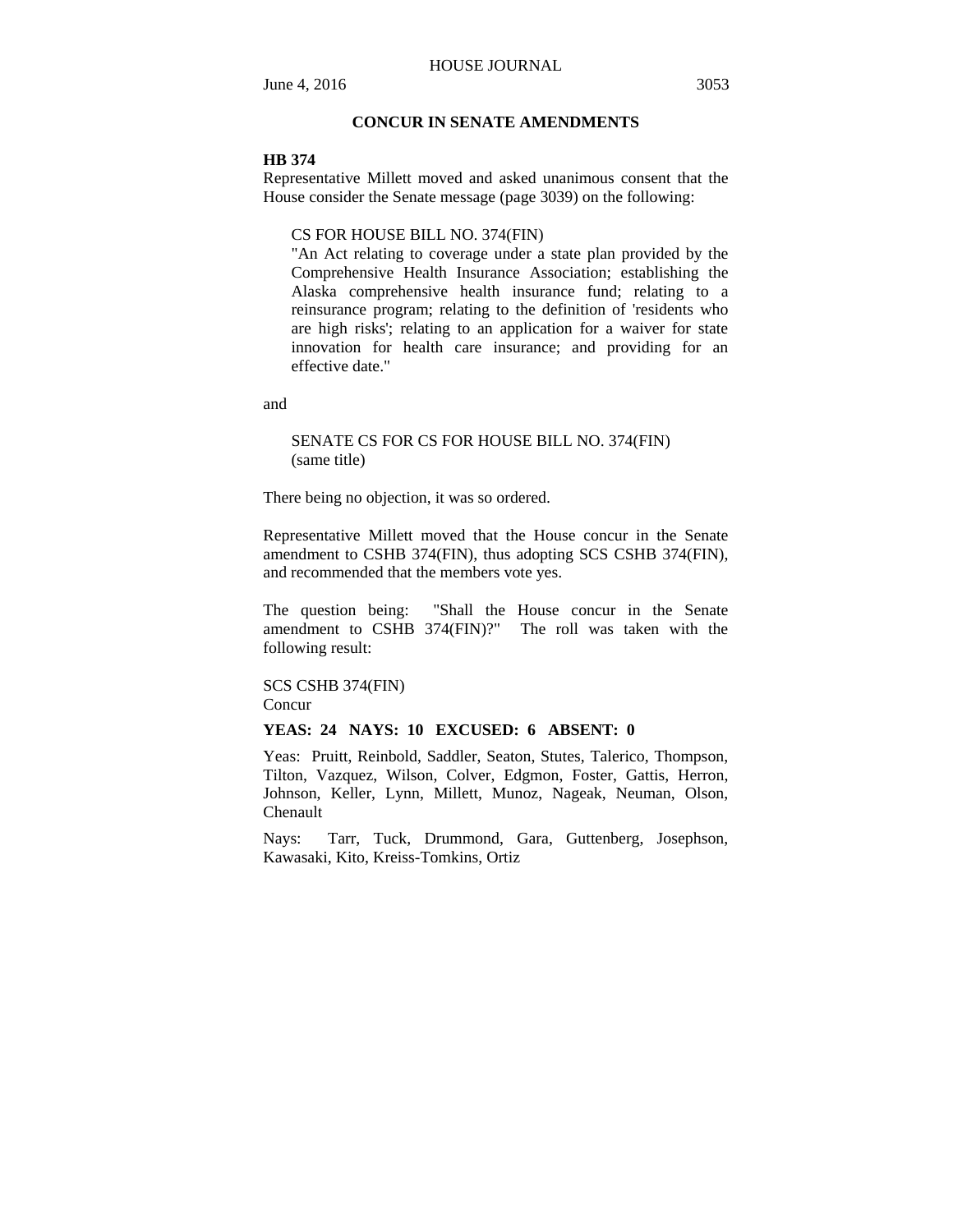3054 June 4, 2016

Excused: Spohnholz, Wool, Claman, Hawker, Hughes, LeDoux

And so, the House concurred in the Senate amendment.

Representative Millett moved the effective date clause.

The question being: "Shall the effective date clause be adopted?" The roll was taken with the following result:

SCS CSHB 374(FIN) Concur Effective Date

### **YEAS: 34 NAYS: 0 EXCUSED: 6 ABSENT: 0**

Yeas: Reinbold, Saddler, Seaton, Stutes, Talerico, Tarr, Thompson, Tilton, Tuck, Vazquez, Wilson, Colver, Drummond, Edgmon, Foster, Gara, Gattis, Guttenberg, Herron, Johnson, Josephson, Kawasaki, Keller, Kito, Kreiss-Tomkins, Lynn, Millett, Munoz, Nageak, Neuman, Olson, Ortiz, Pruitt, Chenault

Excused: Spohnholz, Wool, Claman, Hawker, Hughes, LeDoux

And so, the effective date clause was adopted.

The Chief Clerk notified the Senate.

SCS CSHB 374(FIN) was referred to the Chief Clerk for enrollment.

### **UNFINISHED BUSINESS**

### **HB 4003**

The Finance Committee submitted the forthcoming fiscal note to accompany its report (page 3042):

2. Fiscal, Dept. of Revenue

The fiscal note applies to the following:

CS FOR HOUSE BILL NO. 4003(FIN) "An Act relating to the motor fuel tax; and providing for an effective date."

HB 4003 is in the Rules Committee.